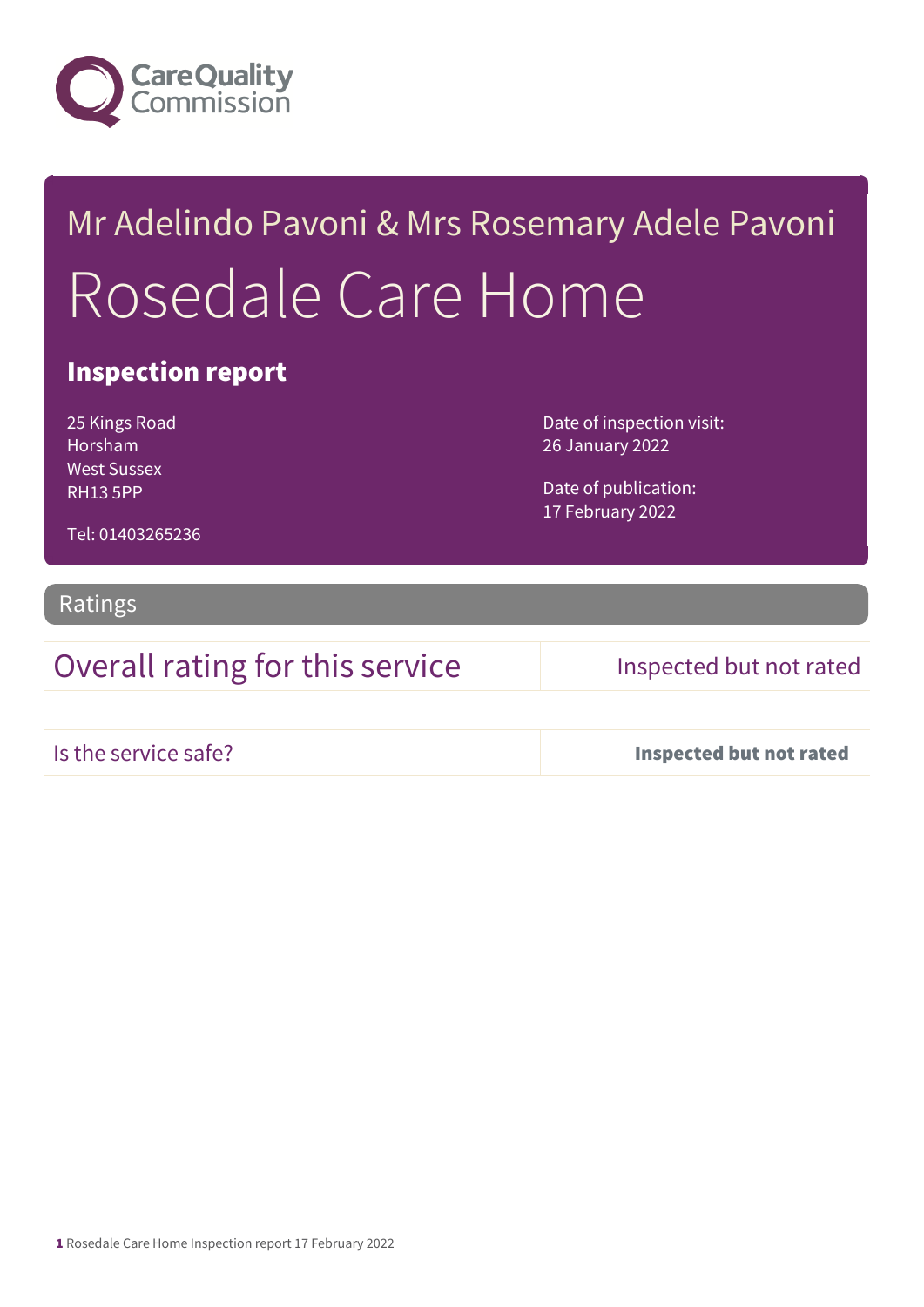# Summary of findings

### Overall summary

Rosedale Care Home is an 18 bedded residential service registered to provide accommodation and personal or nursing care to older people, predominantly to people living with dementia. Accommodation is provided over three floors. Communal areas include a large sitting room, small sitting room and a dining room. People have access to gardens at the rear of the home. There were 12 people living at the service at the time of the inspection.

We found the following examples of good practice:

The provider adapted the way visitors and external professionals entered and exited the building to minimise the risk of spread of infection. Visitors were directed to enter the service via the ground floor fire door or through the garden. This avoided any unnecessary movement of external visitors through people's living areas.

The provider had a detailed contingency plan and risk assessments to ensure staff knew what to do to minimise the spread of infection in the event that a person tested positive for COVID-19 or displayed COVID-19 symptoms.

The provider continued to facilitate daily activities and entertainment for people living at the service. For example, on the day of our visit, the local sixth form college social care students were leading a chair exercise session. The provider adhered to the regular COVID-19 testing regime, this included visiting professionals who visited frequently and had close contact with people, such as the hairdresser.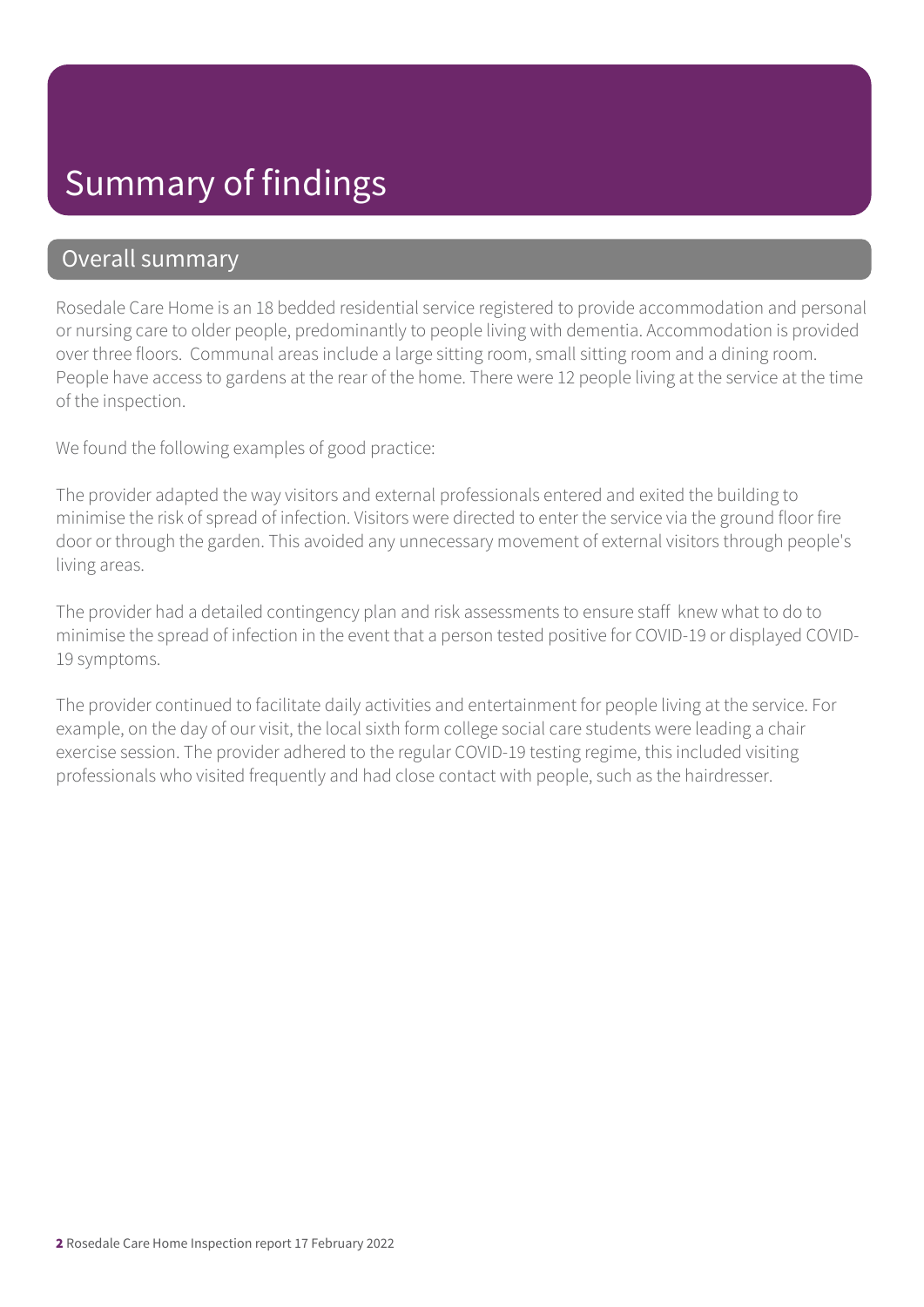### The five questions we ask about services and what we found

We always ask the following five questions of services.

Further information is in the detailed findings below.

Is the service safe? Inspected but not rated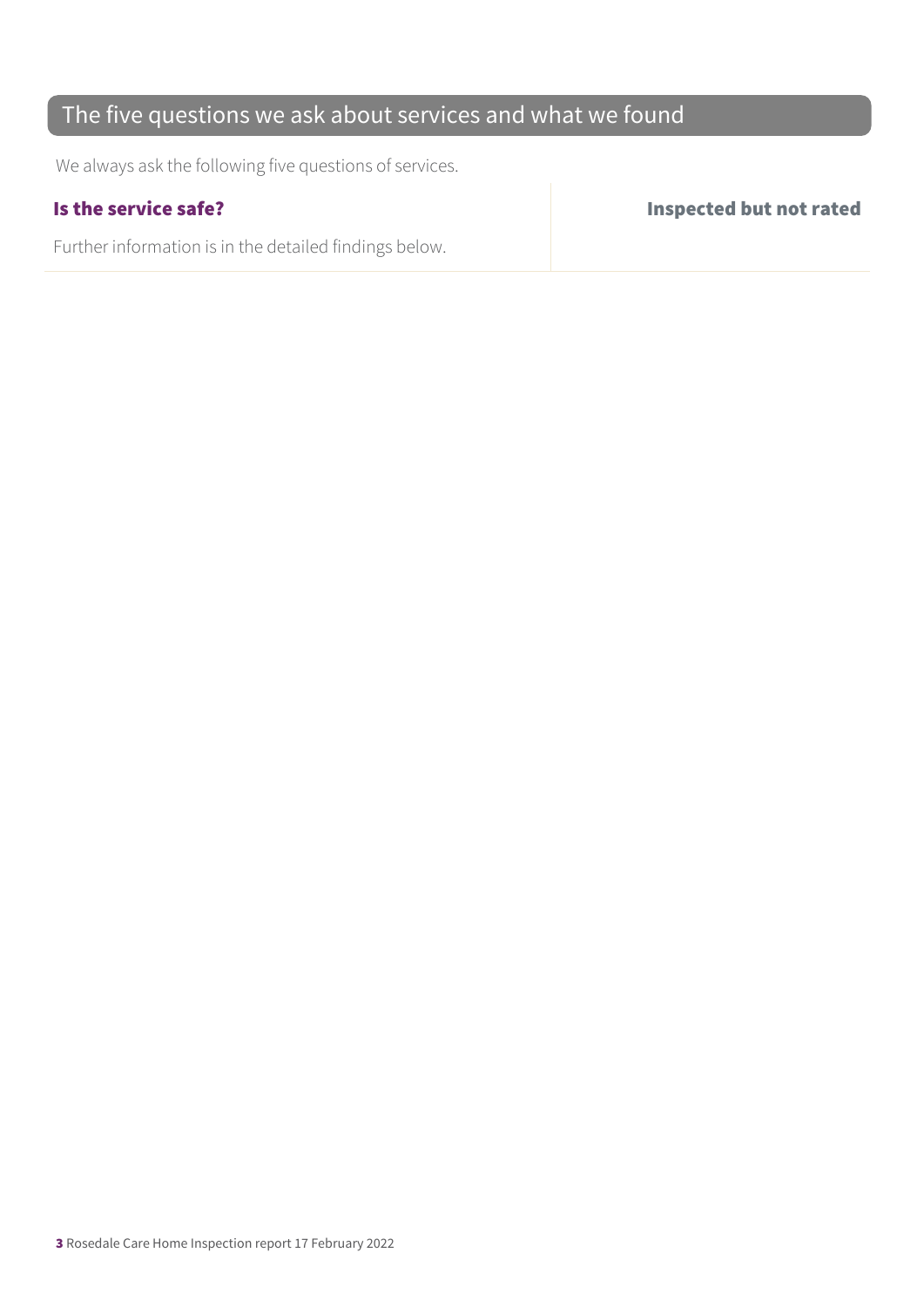

# Rosedale Care Home

### Detailed findings

# Background to this inspection

We carried out this inspection under Section 60 of the Health and Social Care Act 2008 as part of our regulatory functions. This inspection was planned to check whether the provider is meeting the legal requirements and regulations associated with the Health and Social Care Act 2008.

As part of CQC's response to the COVID-19 pandemic we are looking at how services manage infection control and visiting arrangements. This was a targeted inspection looking at the infection prevention and control measures the provider had in place. We also asked the provider about any staffing pressures the service was experiencing and whether this was having an impact on the service.

This inspection took place on 26 January 2022 and was announced. We gave the service 24 hours' notice of the inspection.